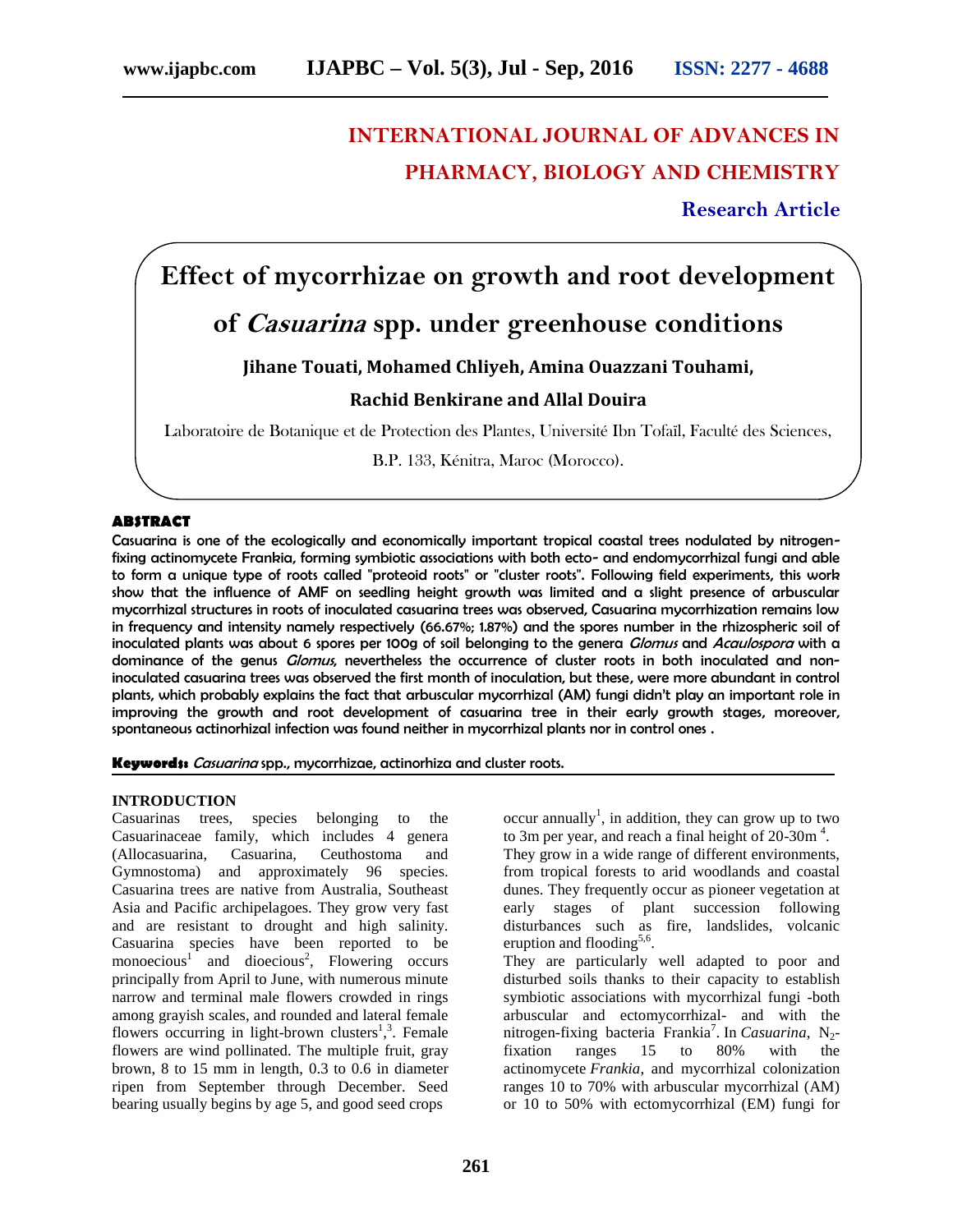better soil nutrient and water acquisition<sup>8</sup>. The efficiency of mycorrhizal and Frankia infection depends on the habitat of the host, the prevailing environmental conditions, and the associated plant species. Ectomycorrhizal, endomycorrhizal and Frankia symbionts can occur in the same plant root<sup>9</sup>, during mycorrhizal establishment, when AMF is established first, it has no negative effects on EMF infection, however, in the rare cases when EMF is established first, it could reduce AMF colonisation by forming a mantle which acts as a barrier to AMF infection $10$ .

In addition to mycorrhizas and the nitrogen-fixing bacteria Frankia, actinorhizal plants are also able to form a unique type of roots called "proteoid roots" or "cluster roots" in response to the detrimental effects of nutrient deficiencies in soil. For several authors<sup>11,12</sup>, cluster roots are specialized root systems that plants produce to replace mycorrhizae in the absence of effective mycorrhizal fungi in soil or on failure of mycorrhizal infection, they mobilize mineral P that is bound to metal cations such as Fe, Al, and Ca, extract P from organic layers in soil, obtain Fe and Mn from alkaline soils, and take up organic forms of  $N^{13}$ .

Casuarina are mainly used in forestation programs to rehabilitate degraded or polluted sites, to stabilise sand dunes and to provide fuelwood and charcoal and thus contribute considerably to improving livelihoods and local economies<sup>7</sup>, and Casuarinas can be planted as pioneer species in hot-dry river valley, dry sandy soil, rock mountain and around desert. However some species are agressive, especially in fragile ecosystems. Root suckering of some species can become a problem around buildings, sidewalks and adjacent agricultural fields, however, this trait can be advantageous in highly erosive areas and in fuelwood plantations<sup>14</sup>.

According to  $Rose^{15}$  and Gardner<sup>16</sup>, the role of Casuarina as a pioneering plant and Tsunami protecting tree may be assisted by the presence of mycorrhiza on the root system.

Having regard its potential benefits for the rehabilitation of degraded land, the present study aims at the effect of an endomycorrhizal inoculation on the growth performance of *casuarina* spp. seedling under controlled conditions, species which can be proposed for road slope revegetation and stabilization in morocco.

#### **MATERIALS AND METHODS Plant material and inoculation**

Experiments were conducted under greenhouse conditions, between February and June of 2015, to assess the effect of mycorrhiza on growth parameters

and development of Casuarina plants.

Plants arise from Kenitra (Morocco) Forestry nurseries, distributed into plastic pots at the rate of one plant per pot, then, pots were filled with the mixture of Mamora forest soil sterilized by autoclaving at 120 ° C for 2 hours on two consecutive days and the endomycorrhizal inoculum (soil containing AM fungi) collected from the soil and the root samples of different Moroccan ecosystems at a rate of 50% (V: V) in contact with the root system of the trap plant.

Production of the endomycorrhizal inoculum is performed at the laboratory.

The pots were then placed in ambient temperature at nursery and watered daily with distilled water.

Two treatments were performed with and without mycorrhiza.

#### **Soil physico-chemical analysis**

The main physico-chemical characteristics of the soil of Mamora forest were determined by standard analyzes performed in the soil analysis laboratory ORMVAG of Kenitra.

| Table 1                                      |  |
|----------------------------------------------|--|
| Physical and chemical characteristics of the |  |
| Mamora soil.                                 |  |

| Physicochemical parameters         | Values |
|------------------------------------|--------|
| pH                                 | 7.53   |
| Organic matter (%)                 | 0.7    |
| Total nitrogen (%)                 | 0.05   |
| Total phosphorus $P_2O_5$ (%)      | 0.239  |
| Total potassium $K_2O$ (meg/100 g) | 0.15   |
| Magnesium (Mg) (meq/100 g)         | 0.2    |
| Calcium (Ca) (meq/100 g)           | 6.30   |

#### **Evaluation of the agronomic parameters of the inoculated plants**

After 5 months, agronomic traits evaluated included the height of the vegetative part, stem diameter, the branches number and the fresh weight of roots taken from a fragment of 5cm from the collar, observations were recorded at 28, 70 and 119 days after transplanting.

#### **Mycorrhizal rate inside the roots**

The roots were separated from soil by sieving through 1.0 mm mesh sieve and washing several times in water. Then the roots were segmented into 1.0 cm pieces which were cleared with 10% KOH and few drops of hydrogen peroxide  $(H_2O_2)$  for 45 min at 90° C then washed with tap water and stained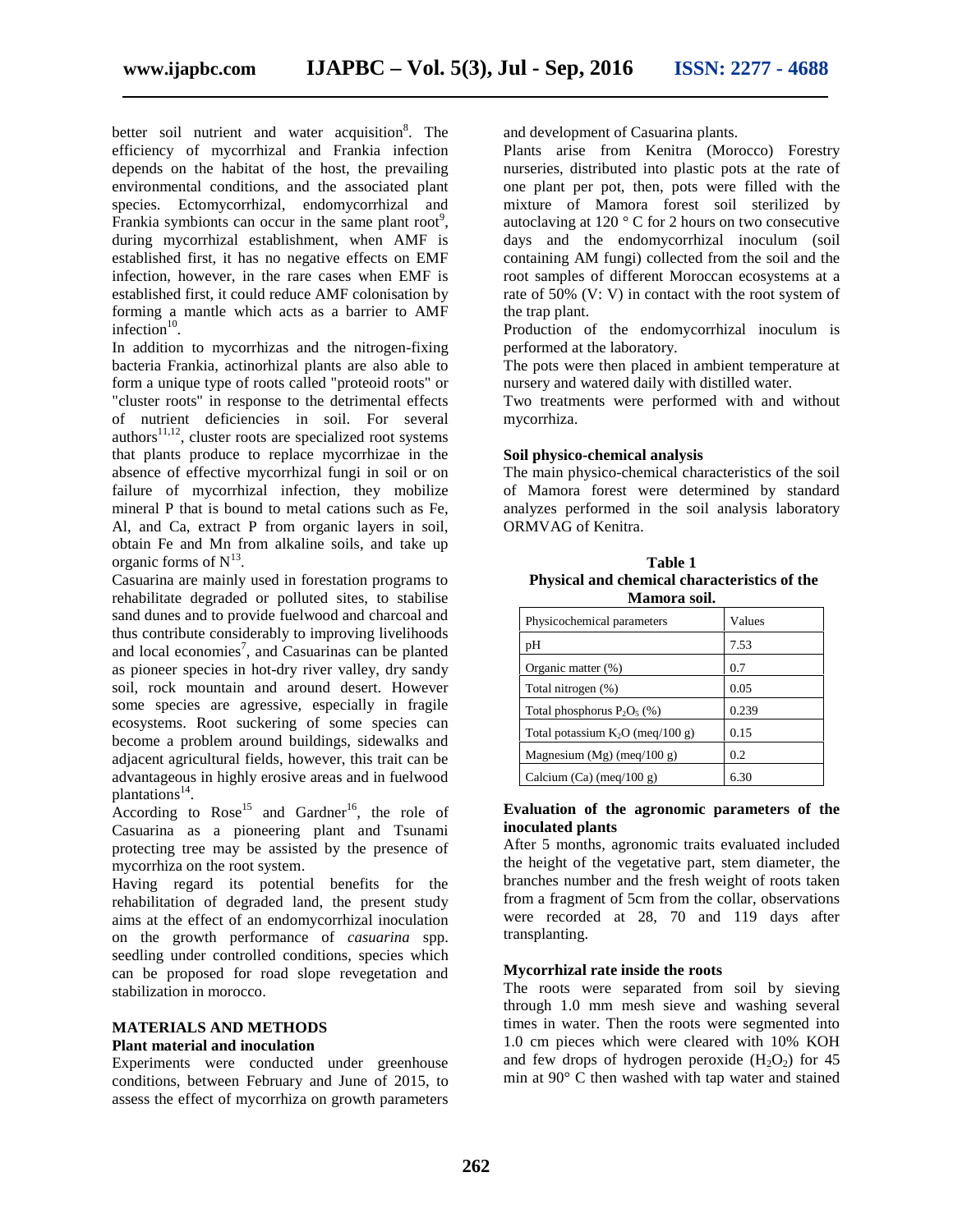with Cresyl Blue for 15 min at 90° C in a water  $\mathbf{b}$ ath<sup>17</sup>.

Thirty fragments were selected randomly and percentage of root length containing fungal hyphae, vesicles and arbuscules were determined microscopically. The mycorrhizal frequency and intensity were quantified using the technique of Phillips and Hayman<sup>17</sup>, as modified by Koske and Gemma<sup>18</sup>. The frequency and the intensity of arbuscules and vesicles of AMF inside the root bark were measured by assigning an index of mycorrhization from 0 to 5  $^{19,20}$ .

The mycorrhizal frequency (M.F. %) reflects the importance of the colonization of the root system and was calculated using the following formula :

M.F. % =  $100 \times (N - n0) / N$ 

N: Number of observed fragments,

n0: Number of non-mycorrhizal fragments.

The mycorrhizal intensity (M.I. %) (Cortex colonized estimated proportion from the entire root system and expressed in %) was determined as follows:

M.I. % = 
$$
(95 \text{ n}5 + 70 \text{ n}4 + 30 \text{ n}3 + 5 \text{ n}2 + \text{ n}1) / N
$$

The numbers n5, n4, n3, n2, and n1 denote the number of recorded fragments 5, 4, 3, 2 and 1 estimating the proportion of root colonized by mycorrhizae according to the scale.

#### **Spores extraction**

Mycorrhizal spores were separated from soil by wet sieving and decanting method of Gerdemann and Nicolson<sup>21</sup>, the isolated spores were identified basing on their morphological characters.

#### **Statistical Analysis**

The statistical treatment of the obtained results focused on the analysis of variance with a single classification criterion (ANOVA1).

#### **RESULTS**

The mycorrhizal rates inside roots and observations on different growth parameters of Casuarina plants were recorded at 28, 70 and 119 days after transplanting.

#### **1. Mycorrhizal rates inside roots of Casuarina plants**

Mycorrhizal frequency and intensity, arbuscular and vesicular content in the roots of inoculated plants and the spore number in the Casuarina rhizospheric soil can be seen respectively in figure 1, 2, 3.

None of the mycorrhizal plants was infected by any mycorrhizal fungus the first days of experiment; mycorrhiza was recorded on the  $10<sup>th</sup>$  week.

The spore number in the rhizospheric soil of mycorrhizal plants is very low, 6 spores/100g of soil belonging to the genera *Glomus* and *Acaulospora* with a dominance of the genus *Glomus* after 119 days after transplantation; namely, 5 indeterminate spores of the genus Glomus and 1 indeterminate spore of *Acaulospora* genus; However, control plants were not infected by any mycorrhizal fungi.

Different structures characterizing AMF were observed: vesicles, arbuscules, intracellular hyphae. We noted the presence of endophitic fungal structures.

#### 2. **Growth of plants**

The figures 6, 7, 8 showed the effect of the endomycorrhizal inoculation on different growth parameters of the Casuarina plants recorded at 28, 70 and 119 days after transplanting. The influence of AMF on seedling height growth and fresh weight of roots taken from a fragment of 5cm from the collar after 17 weeks transplantation was limited, respectively 89,3cm and 1.4g in the inoculated plant and 98,6cm and 2.7g in the control, however the aerial part of inoculated plants was very dense compared to the control, the leaves average number of mycorrhizal plants is considerably higher compared to control respectively 28.5 and 14 leaves counted on a fragment of 10cm.

It has been observed that plants of both treatments have approximately the same average stem diameter and branch number on the 17th week after transplantation, respectively, 6 mm and 2 in the inoculated plants and 6, 2 mm and 1.8 in the control ones.

#### **3. Formation of cluster roots and spontaneous infection of plants by actinorhizal nodules**

After 4 weeks after transplantation, cluster roots were observed in all of the plants in each treatment mycorrhizal and non mycorrhizal plants, and were more abundant in the control plants, the roots were fine and branched, and showed high frequency of lateral root formation (Fig.10).

Both roots of mycorrhizal and non mycorrizal plants were found to have spontaneous actinorhizal nodules 17 weeks after transplantation, the average number of nodules found under mycorrhizal plants is 19 and 28 under non mycorrhizal plants.

#### **DISCUSSION**

From this study it has been observed that the effect of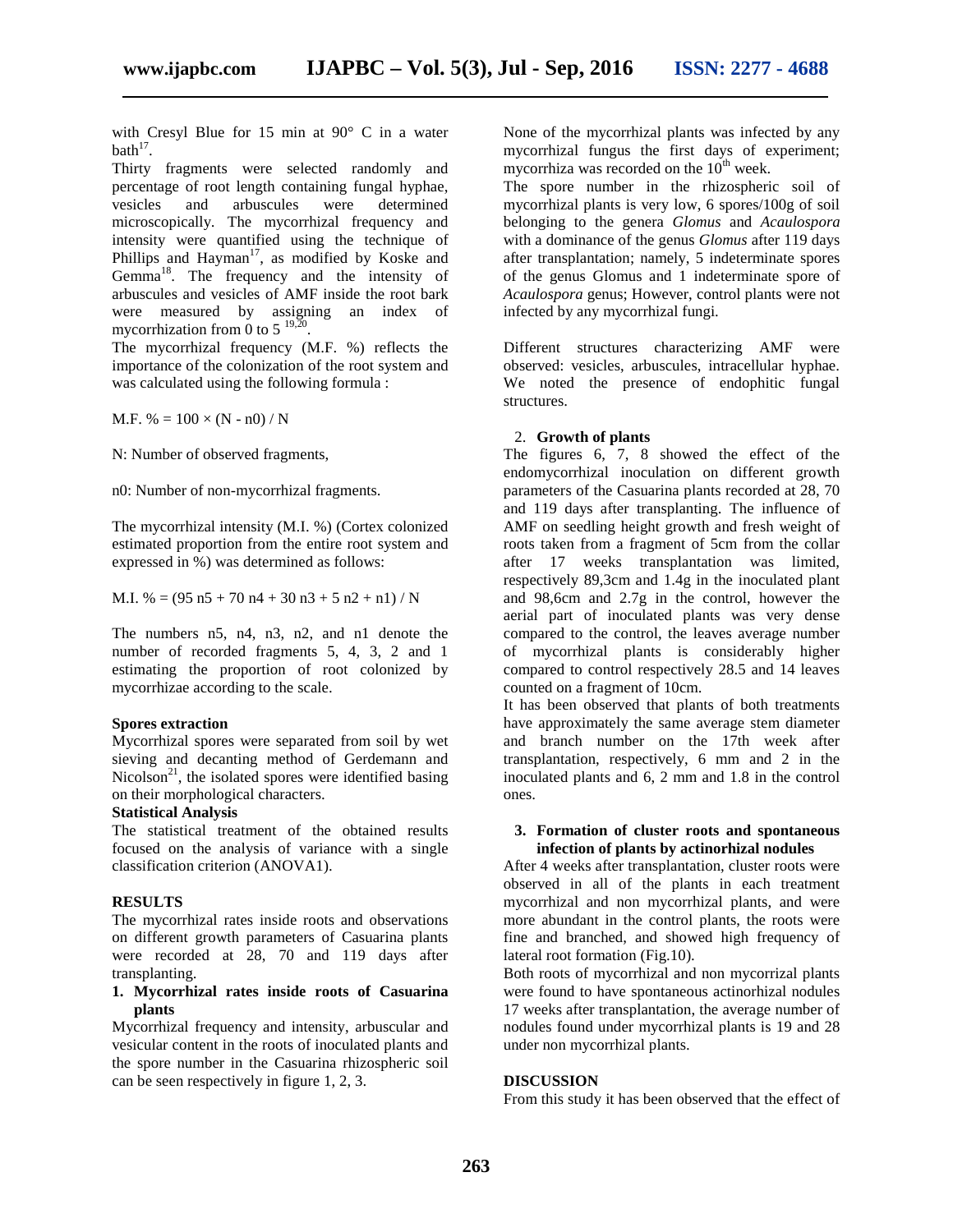inoculation with AMF was very limited when compared to the control after 17weeks after transplantation, in terms of stem diameter, and branch number. Seedling height growth and fresh weight of roots taken from a fragment of 5cm from the collar were greater in the non inoculated plants and the spore's number in the rhizospheric soil of inoculated plants was very low 6 spores/100g of soil. These results are probably explained by the development of cluster roots the first month of inoculation and the formation of spontaneous actinorhizal nodules in both mycorrhizal and non mycorrhizal plants.

 $Lamont^{22}$  and Skene<sup>23</sup>, noted that species bearing cluster roots are rarely mycorrhizal and can grow in soils with poorly available nutrients,  $L$ amont<sup>22</sup> hypothesized that cluster roots have an adaptive advantage in exploiting nutrients in litter and humus layers that accumulate on nutrient-impoverished soils in strongly seasonal environments. Some members of the Casuarinaceae are an exception and form both cluster roots and mycorrhizae $^{23,24}$ .

According to Reddell *et al*<sup>25</sup> mycorrhizal colonisation of roots declined with increasing in P supply, it was highest at 0 and 10 mg of P per kg soil and no mycorrhizae formed at or above 100 mg P per kg soil.

The result of this study support previous work regarding the mycorrhizal status of casuarina plants, according to Reddell *et al*,<sup>25</sup> the occurrence of cluster roots in samples from 18 out of 20 natural populations of *C. cunninghamiana* that were surveyed in north Queensland showed that Cluster roots were found at 90% of the sites surveyed. By contrast, Arbuscular mycorrhizae were observed at only 45% of the field sites and the extent to which they colonised *C. cunninghamiana* proved to be very low by comparison with levels generally encountered in other woody native species. Zhang *et*  $al$ ,<sup>26</sup>, observed a limited influence of AMF on Casuarina seedling height growth but the effects of AMF on total biomass increment were very significant, and it was noted that AMF exerted more influences on root biomass than shoot biomass<sup>26</sup>, although, Ducousso  $et$ *al*,<sup>27</sup> noted that Arbuscular mycorrhiza of *Casuarina* spp. remains low in frequency and intensity, except for *Casuarina cunninghamiana* plants grown in

nurseries.

However, the results of *C. equisetifolia* and *C.* showed that inoculation with ectomycorrhizal fungus significantly improved the diameter and height of seedlings, there was also variation among seed lots in response to the inoculation<sup>28,29</sup> and The mycorrhiza of actinorhizal plants is essential to obtain higher yields especially when the plants grow in the phosphorus deficient soils and coastal saline sandy soils $^{30}$ .

Rose<sup>15</sup> noted the presence of arbuscular mycorrhizal structures in roots of *C. cunninghamiana* obtained from sand woodlands of Florida and Japan and in roots of *C. equisetifolia* from coastal area, The genus of the AM *Glomus* was the dominant native species found in field surveys in southern China et Zhong *et al*.<sup>28</sup> have identified the genus of arbuscular mycorrhizal fungi *Glomus*, *Acaulospora*, *Gigaspora*, and *Scutellospora* in the rhizosphere of Casuarina, two unidentified *Glomus* are particularly common in their observations.

In the absence of P, inoculation of AM cultures influenced *Casuarina equisetifolia* seedlings growth significantly. Among them, G. fasiculatum was found to be highly effective<sup>31</sup>. In our study the mycorrhizal infection was very low and we noted a dominance of the genus Glomus; this domination was also reported in several studies conducted in Morocco in the rhizosphere of the olive tree<sup>32,33</sup>, the oleaster  $34$ , date palm<sup>35</sup>,Carob tree<sup>36,37</sup>, poplar<sup>38</sup>, Juncus<sup>39</sup> and Lycium europaeum $40$ . .

The results of this study lead us to hypothesize that a significant effect of inoculation with AMF can be observed over time, indeed, no effect was observed in the growth parameters of the inoculated plants when compared to the control and none of the mycorrhizal plants was infected by any mycorrhizal fungus the first months of experiment. In spite of this, due to their tolerance to adverse soil and climate conditions and their ability to form symbiotic associations with ecto- and endomycorrhizal fungi and the nitrogenfixing actinomycete Frankia in addition to the cluster roots formation, Casuarina trees are a biological tool for rehabilitation of degraded road slope and forestation programmes.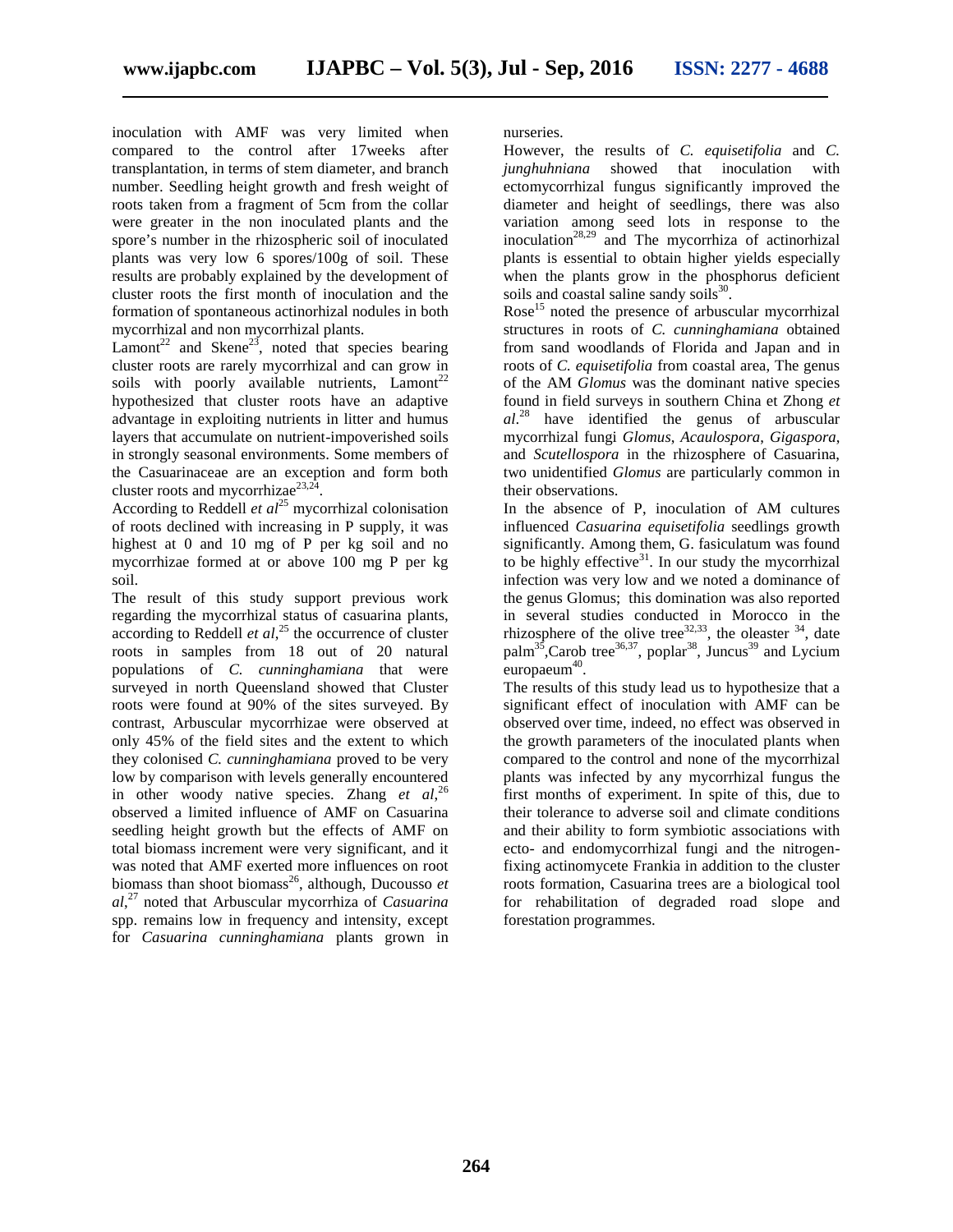

**Mycorrhizal frequency and intensity of the inoculated Casuarina plant roots**



**Arbuscular and vesicular content of the inoculated Casuarina plant roots**



**Spores number in the rhizospheric soil of** *Casuarina* **plant**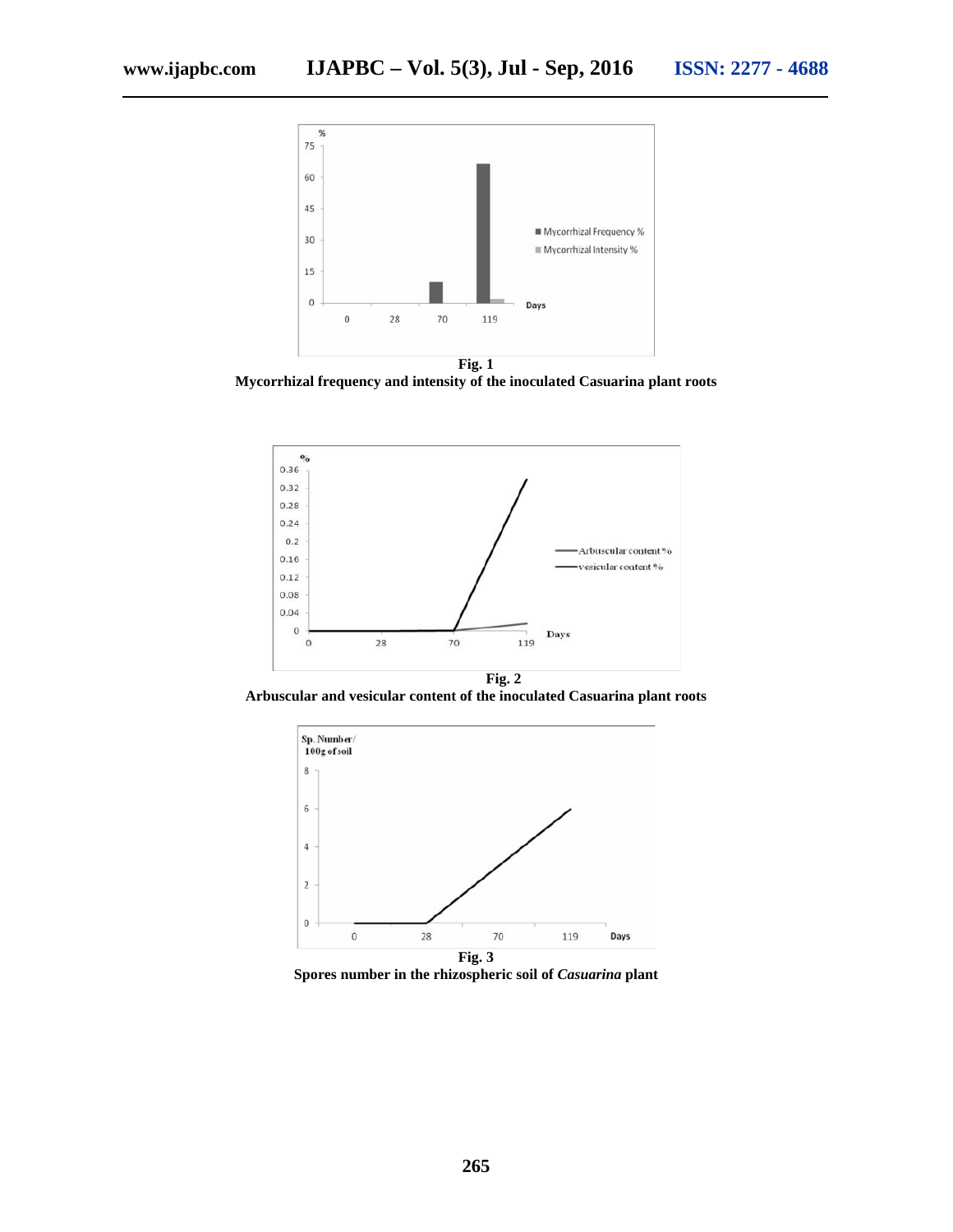

**Fig. 4 Mycorrhizal fungi species isolated from the rhizosphere of** *Casuarina* **plants (A):** *Glomus* **sp1; (B):** *Acaulospora* **sp1.**



**Fig. 5 Endomycorrhizal and endophytic fungal structures in the roots of** *Casuarina* arbuscule (a); endophytes: (e); internal hyphae (ih); vesicule (v); (G. ×400)



**Fig. 6 Effect of arbuscular mycorrhizal fungi (AMF) on Casuarina plants height (cm)**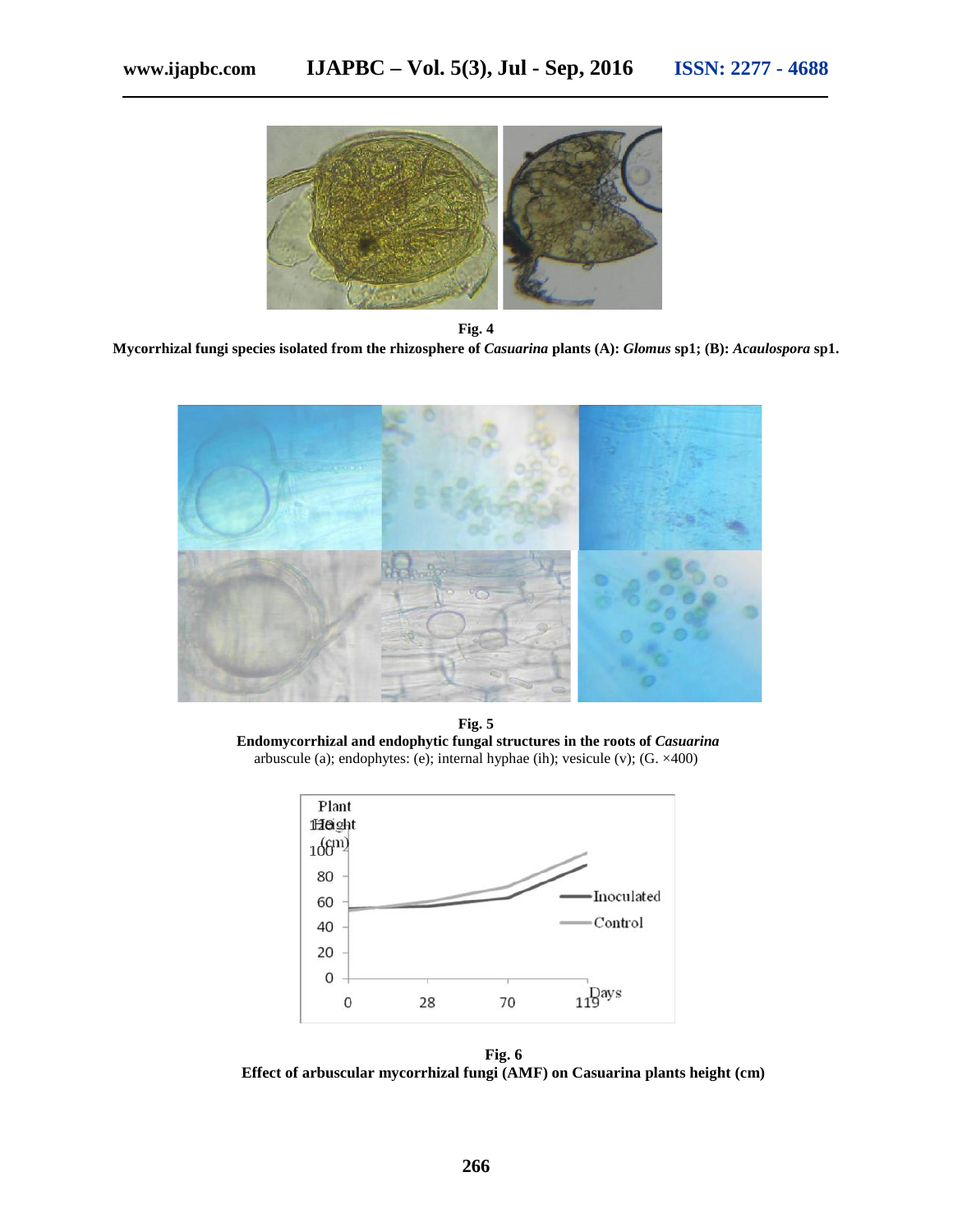

**Fig. 7 Effect of arbuscular mycorrhizal fungi (AMF) on fresh weight of roots taken from a fragment of 5cm from the collar (g)**



**Effect of AMF on the aerial part of Casuarina plant in the 17th weeks after transplantation**



**Fig.9 Effect of AMF on the root system of Casuarina plant in the 17th weeks after transplantation**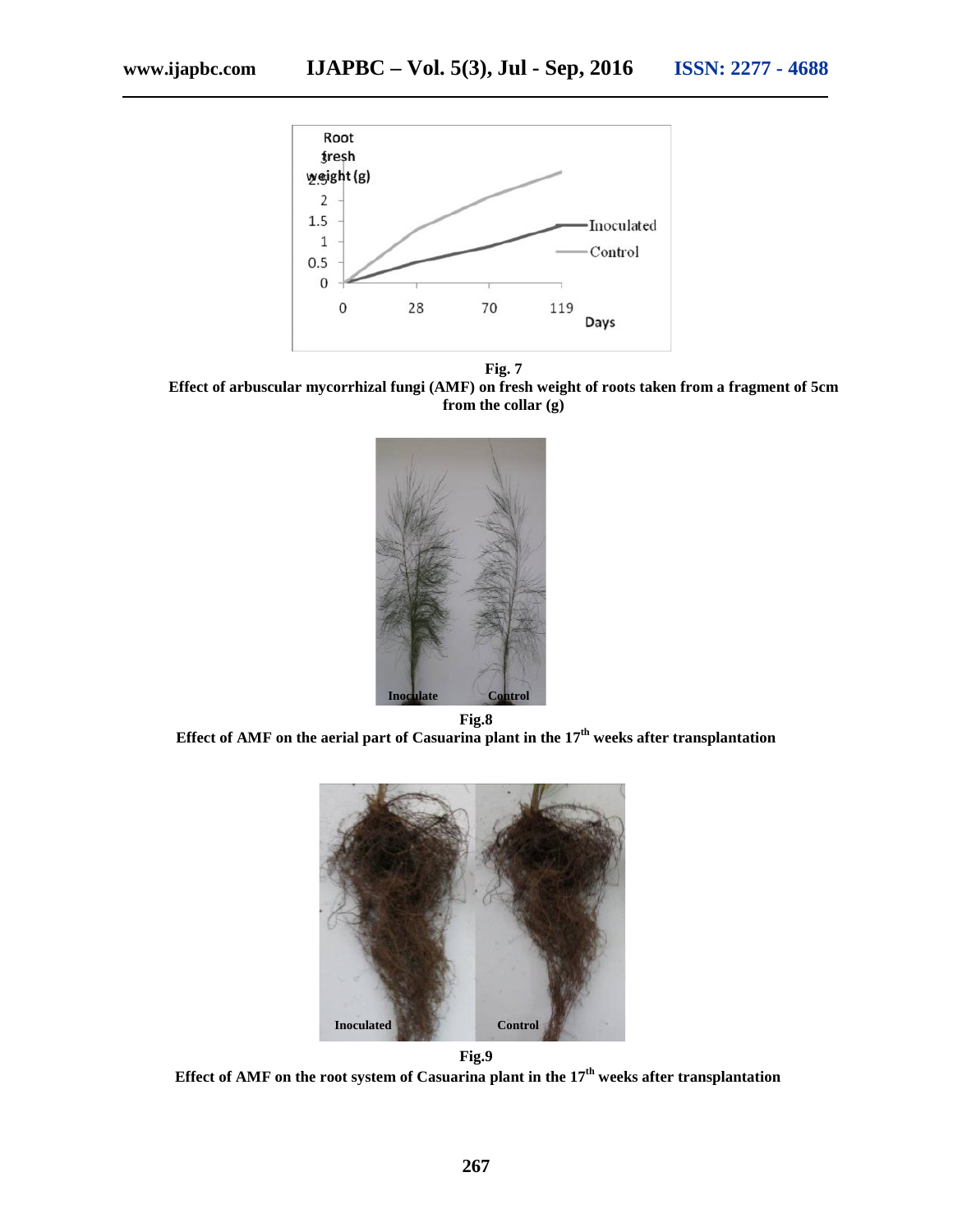

**Fig.10 Cluster roots observed in the root system of Casuarina plant in the 8th weeks after transplantation**



#### **Fig.11 Spontaneous formation of actinorhizal nodules in the root system of Casuarina plant in the 17th weeks after transplantation**

#### **REFERENCES**

- 1. Olson David FJr, and Petteys EQP. Casuarina. In Seeds of woody plants in the United States. p. 278-280. C. S. Schopmeyer, tech. Coord U.S. Department of Agriculture, Agriculture Handbook 450. Washington, DC. 1974; 883 p.
- 2. GPOC. Forestry and Timber Bureau. Forest trees of Australia. (Government Printing Office, Canberra), 1957; 230 p. http://www.fao.org/docrep/x5387f/x5387f0c .htm (Consulted 10/05/2016)
- 3. Little Elbert LJ. Important forest trees of the United States. U.S. Department of Agriculture, Agriculture Handbook 519. Washington, 1978; DC. 70 p.
- 4. NRC. Casuarinas: Nitrogen-fixing Trees for Adverse Sites. National Academy Press, (National Research Council). Washington DC, USA. 1984; 114pp. http://pdf.usaid.gov/pdf\_docs/PNAAP935.p df (Consulted 15/06/2016)
- 5. EI-Lakany MH, Turnbull JW, Brewbaker JL. Advances in Casuarina Research and Utilization. DDC, AUC, Cairo, Egypt, 1990; 241 p.
- 6. Midgley SJ, Turnbull JW, Johnson RD. (Eds), Casuarina Ecology, Management and Utilization. CSIRO, Melbourne. 1983; 286 p.
- 7. Diagne N, Diouf D, Svistoonoff S, Kane A, Noba K, Franche C, Bogusz D, Duponnois R. Casuarina in Africa: distribution, role and importance of arbuscular mycorrhizal, ectomycorrhizal fungi and Frankia on plant development. J Environ Manage, 2013; 128:204-209.
- 8. He XH, Critchley C. Frankia Nodulation, Mycorrhization and Interactions Between Frankia and Mycorrhizal Fungi in Casuarina Plants. In book: Mycorrhiza, Chapter: Part VI: 4, Publisher: Springer, Editors: Varma A, 2008; pp.767-780.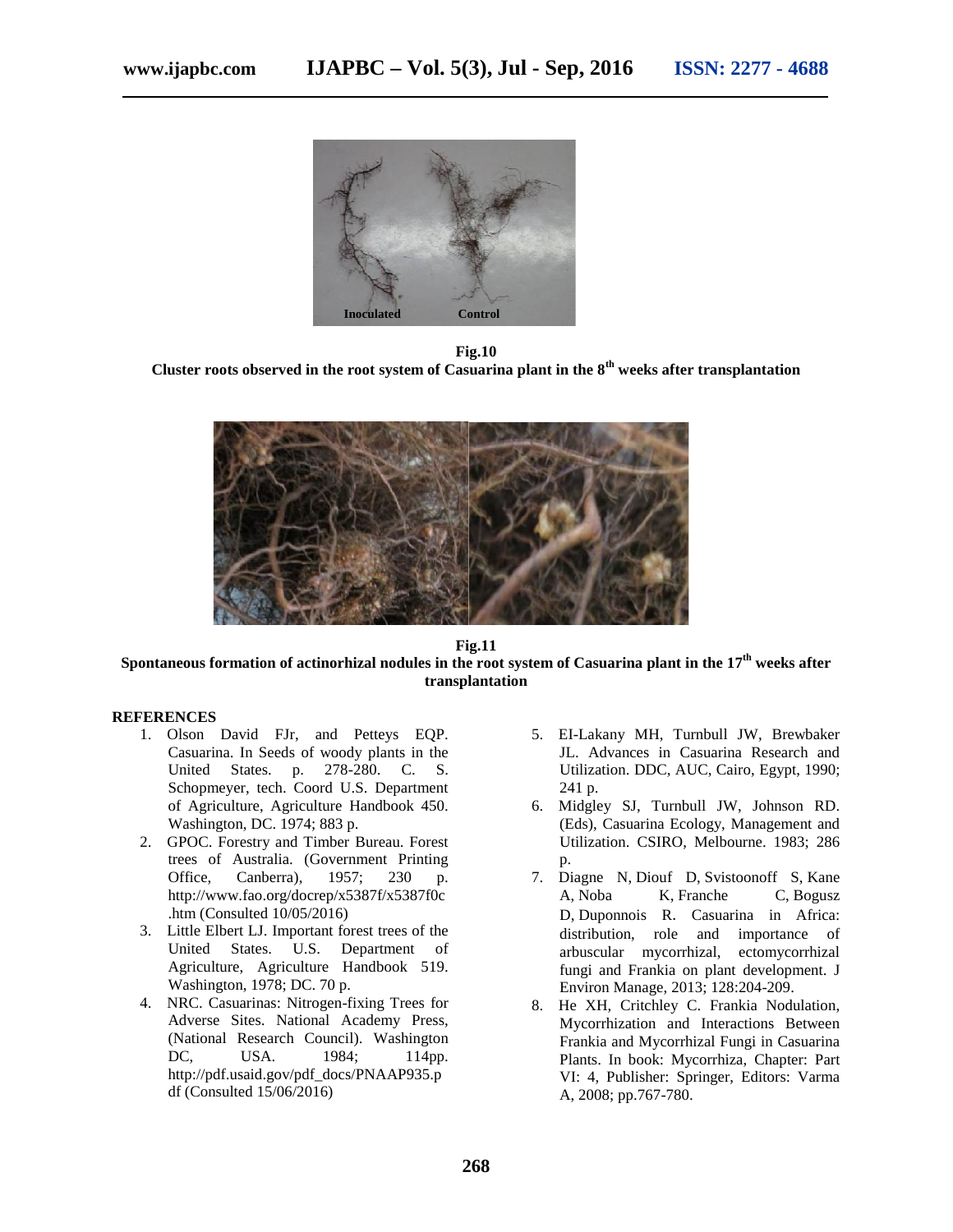- 9. Wang B, Qiu YL. Phylogenetic distribution and evolution of mycorrhizas in land plants. Mycorrhiza, 2006; 16(5): 299–363.
- 10. Chilvers GA, Lapeyrie FF and Horan DP. Ectomycorrhizal vs endomycorrhizal fungi within the same root system. New Phytologist, 1987; 107(2): 441-448.
- 11. Malajczuck N and Lamont BB. Specialized roots of symbiotic origin in heath lands. In: Heath lands and Related Shrublands of the Worl, B. Analytical Studies. Specht R.L. (Ed.), Elsevier, Amsterdam, 1981; 165-182.
- 12. Crocker LJ and Schwintzer CR. Factors affecting formation of cluster roots in Myrica gale seedlings in water culture. Plant and Soil, 1993; 152(2:): 287-298.
- 13. Dinkelaker B, Hengeler C and Marschner H. Distribution and function of proteoid roots and other root clusters. Bot Acta, 1995; 108(3): 183–200.
- 14. Benge MD. Casuarinas, "the Best Firewood in the World": Resources for Charcoal, Construction Poles, Windbreaks and Shelterbelts and Soil Erosion and Sand Dune Stabilization. United States. Agency for International Development, 1982; 110 p.
- 15. Rose SL. VA Mycorrhizal association of some desert plants of Baja California, Can Bot J, 1980, 59: 1056.
- 16. Gardner LC. Mycorrhizal status of actinorhizal plants MIRCEN - J Appl Microbiol Biotech, 1986;2(1):147-160.
- 17. Phillips JM, Hayman DS. Improved procedures for clearing roots and staining parasitic and vesicular - arbuscular mycorrhizal fungi for rapid assessment of infection. Trans Br. Mycol. Soc., 1970; 55(1): 158-161.
- 18. Koske I, Gemma JN. A modified procedure for staining roots to detect VA mycorrhizas. Mycol. Res., 1980; 92: 486-505.
- 19. Trouvelot A, Kough JL and Gianinazzi V. Measure the rate of mycorrhizal VA of root systems. Research of methods for estimation of functional significance, In: Physiological and Genetical Aspects of Mycorrhizae. Proceedings of the 1st European Symposium on mycorrhizae (Ed. by V. Gianinazzi-Pearson & S. Gianinazzi), 1986; 217-221.
- 20. Derkowska E, Sas-Paszt L, Sumorok B, Szwonek E, Gluszek S. The influence of mycorrhization and organic mulches on mycorrhizal frequency in apple and

strawberry roots. Journal of Fruit and Ornamental Plant Research, 2008; 16: 227- 242.

- 21. Gerdemann JW, Nicolson TH. Spores of mycorrhizal Endogone extracted from soil by wet sieving and decanting. Trans. Brit. Mycol. Soc., 1963; 46(2): 235-244.
- 22. Lamont B. Mechanisms of enhancing nutrient uptake in plants, with particular reference to Mediterranean South Africa and Western Australia, - Bot, Rev, 1982; 48(3): 597-689.
- 23. Skene KR. Cluster roots: some ecological considerations. J Ecol., 1998; 86(6): 1060– 1064.
- 24. Reddell P, Bowen GD, Robson AD. Nodulation of Casuarinaceae in relation to host species and soil properties, Aust, J. Bot, 1986; 34(4): 435-444.
- 25. Reddell P, Yun Y, and Shipton WA. Cluster Roots and Mycorrhizae in Casuarina cunninghamiana: their Occurrence and Formation in Relation to Phosphorus Supply. Aust. J. Bot., 1997; 45: 41–51.
- 26. Zhang Y, Zhong CL, Chen Y, Chen Z, Jiang QB, Wu C and Pinyopusarerk K. Improving drought tolerance of Casuarina equisetifolia seedlings by arbuscular mycorrhizas under glasshouse conditions. 2010; 40 (3): 261- 271.
- 27. Ducousso M, Arahou M, Nourissier- Mountou S, Echbab H, Tellal M, Prin Y, Abourouh M. The symbiotic microorganisms associated with the roots of Casuarina Cunninghamiana and Casuarina Glauca in Morocco = Root symbiotic microorganisms associated with Casuarina Casuarina Cunninghamiana and Glauca in Morocco Annals of forest research in Morocco,2003; (36): 9-25.
- 28. Zhong C and Zhang Y. Introduction and management of Casuarina tree species in China. China Forestry Science and Technology 2003; 17: 3-5.
- 29. Zhong CL, Gong MQ, Lin SQ, Chen Y and Wang FZ. Investigation of AM fungi under casuarina plantations and inoculating experiment for *Casuarina junghuhnian* seedlings. For Res., 2002; 15 (4):427–431.
- 30. Elumalai S, Raaman N. *In vitro* synthesis of Frankia and mycorrhiza with Casuarina equisetifolia and ultrastructure of root system. Indian Journal of Experimental Biology, 2009; 47(4): 289-297.